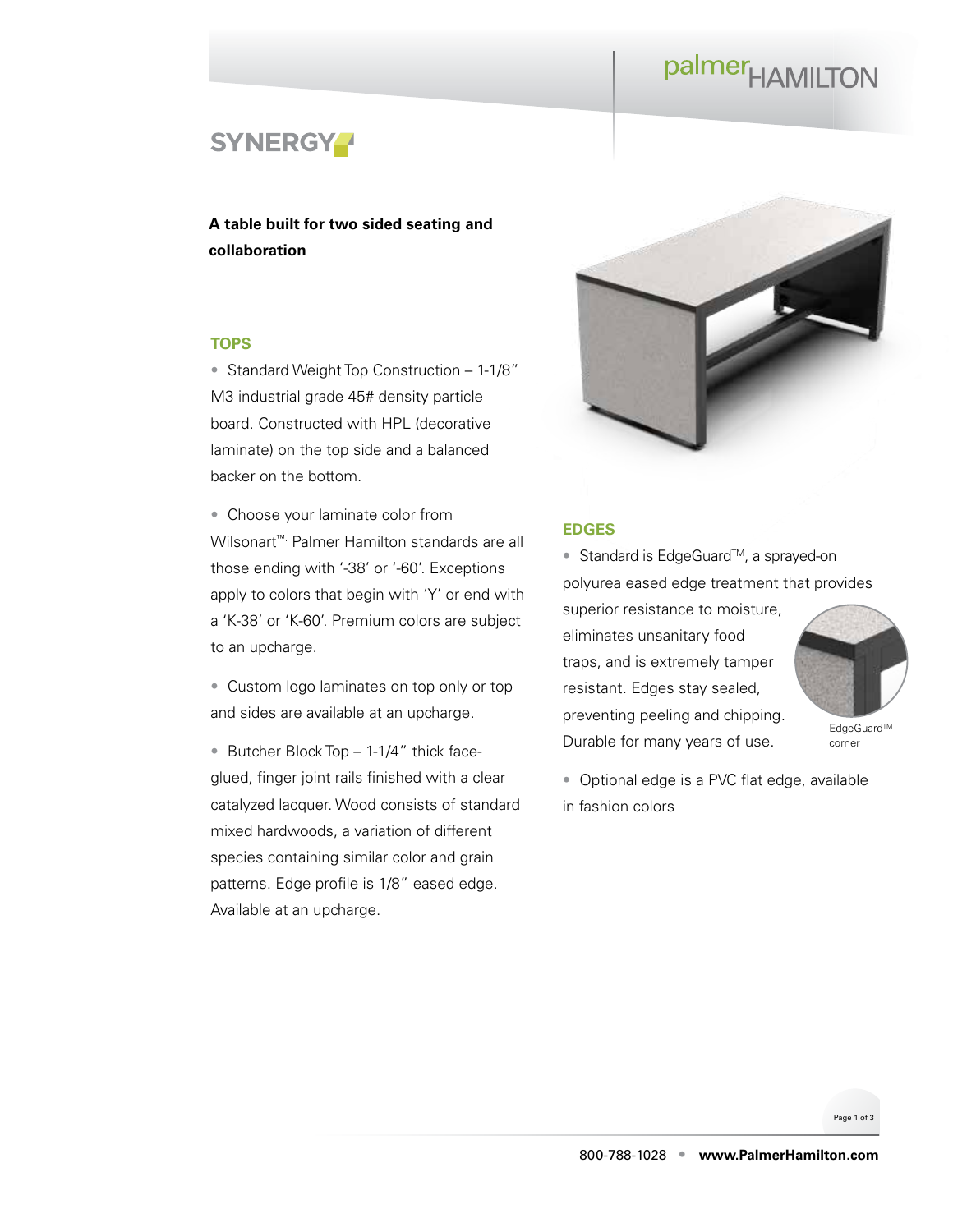## palmer<sub>HAMILTON</sub>

### **A table built for two sided seating and collaboration**

#### **FRAME**

- Gauge of Steel 2" square 16-gauge
- Durable powder coat finish, in standard frame colors
- Available in 30, 36, and 42" heights
- Available with modesty panel in center



### **FOOT OPTIONS**

- Glides: Adjustable 1-3/4" diameter nonswivel glides with durable Delrin® (standard)
- Casters: 4" total lock casters (wheel & rotation) with non-marking rubber wheels (at additional charge)



#### **ADA COMPLIANT**

• SYNERGY models 30 and 36"H, 36 and 42" wide in all lengths are ADA compliant

#### **POWER OPTION**



• Order the Power Outlet for in-0table computer and phone use and charging (at additional charge). Two units per table.

#### **WARRANTY**

• See Palmer Hamilton Warranty at palmerhamilton.com/resources/warranty

#### **SHIPPING**

• Ships KD



Page 2 of 3